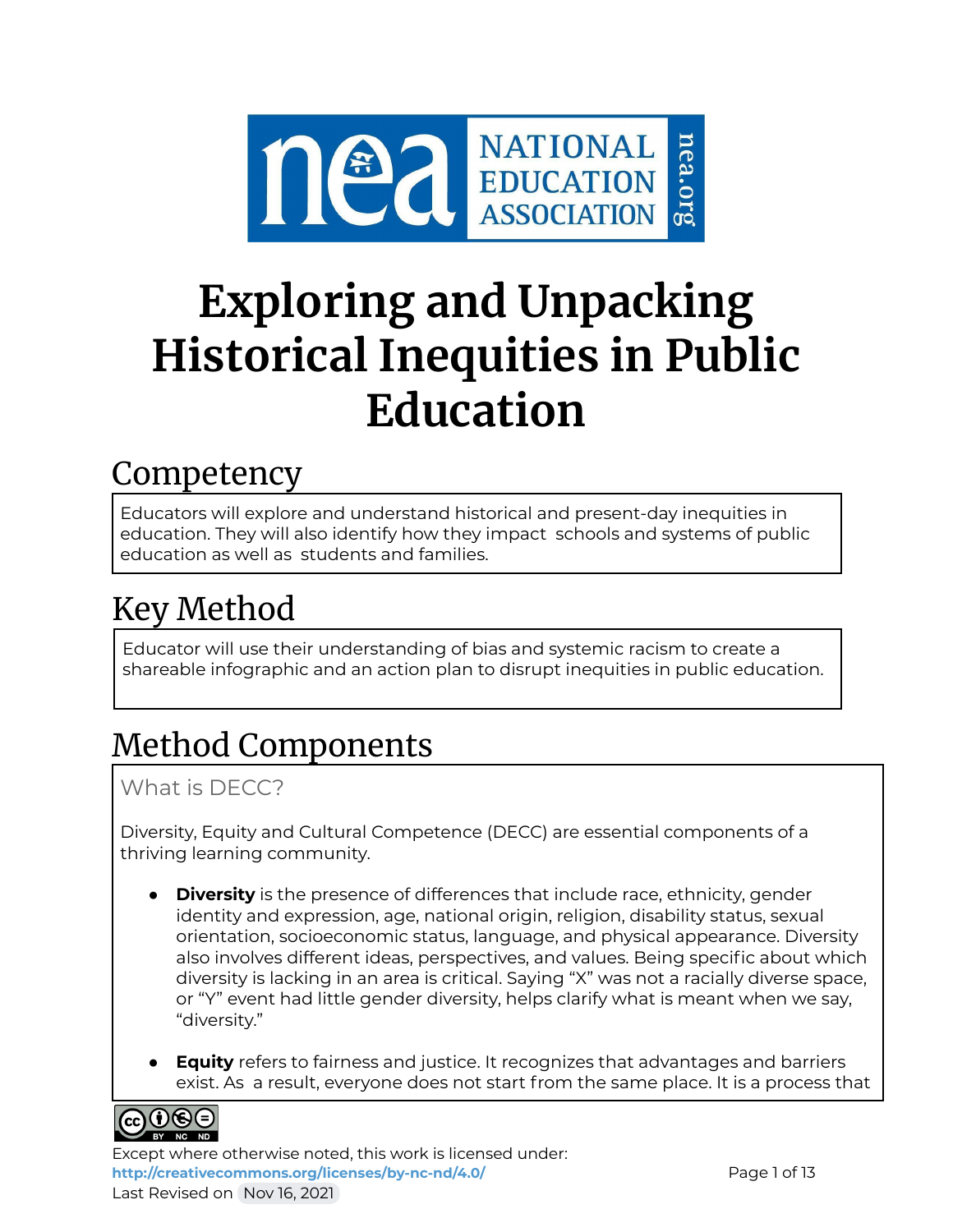begins by acknowledging that unequal starting place and works to correct and address the imbalance. Creating equity is an ongoing process that strives to ensure that people who have been marginalized have ongoing opportunities to grow and thrive.

● **Cultural Competence** is the ability to understand, appreciate and interact with people from cultures or belief systems different from one's own.

Part of being culturally competent includes having cultural humility, a dispositional trait that allows us to be dynamic. "It takes the stance of being open to the "other" when interacting with people from different cultural backgrounds. Additionally, cultural humility lacks the superiority complex evident when an individual interprets their own cultural values as more meaningful and worthwhile than the values of others. Rather than concentrating solely on knowledge of another person's cultural background, cultural humility proposes openness and humility when engaging with individuals from a cultural background different from our own." *Source: Celebrating Cultural Humility in Education*

In this micro-credential you will demonstrate your ability to support students on a variety of topics related to DECC.

## Definitions

For the purposes of this micro-credential, use the definitions below.

#### **Anti-Blackness**

Behaviors, attitudes, and practices of people and institutions that dehumanize and devalue Black people. Anti-Blackness is one of the foundations of racism in the U.S.

### **BIPOC**

The acronym BIPOC refers to Black, Indigenous, and People of Color. The term is meant to be inclusive of all people of color, while acknowledging that Black and Indigenous people have faced different and often more severe forms of racial oppression and cultural erasure. BIPOC is a noun, and since it includes the word "people," it would be redundant to say "BIPOC people." It is pronounced "buy-pock" as opposed to saying each letter individually.

### **People of the Global Majority**

This term provides an inclusive way to describe all non-white people in the world. Numerically, Black, Indigenous and other non-white people represent 80% of the world's population. This term points out the demographic inaccuracy of the word "minority." It also includes people of many racial and cultural backgrounds that are often ignored in the U.S. media and data collection efforts (for example, Arab and Aboriginal people). This term is becoming a preferred alternative to "person of color" because it does not center on whiteness.



Except where otherwise noted, this work is licensed under: **<http://creativecommons.org/licenses/by-nc-nd/4.0/>** Page 2 of 13 Last Revised on Nov 16, 2021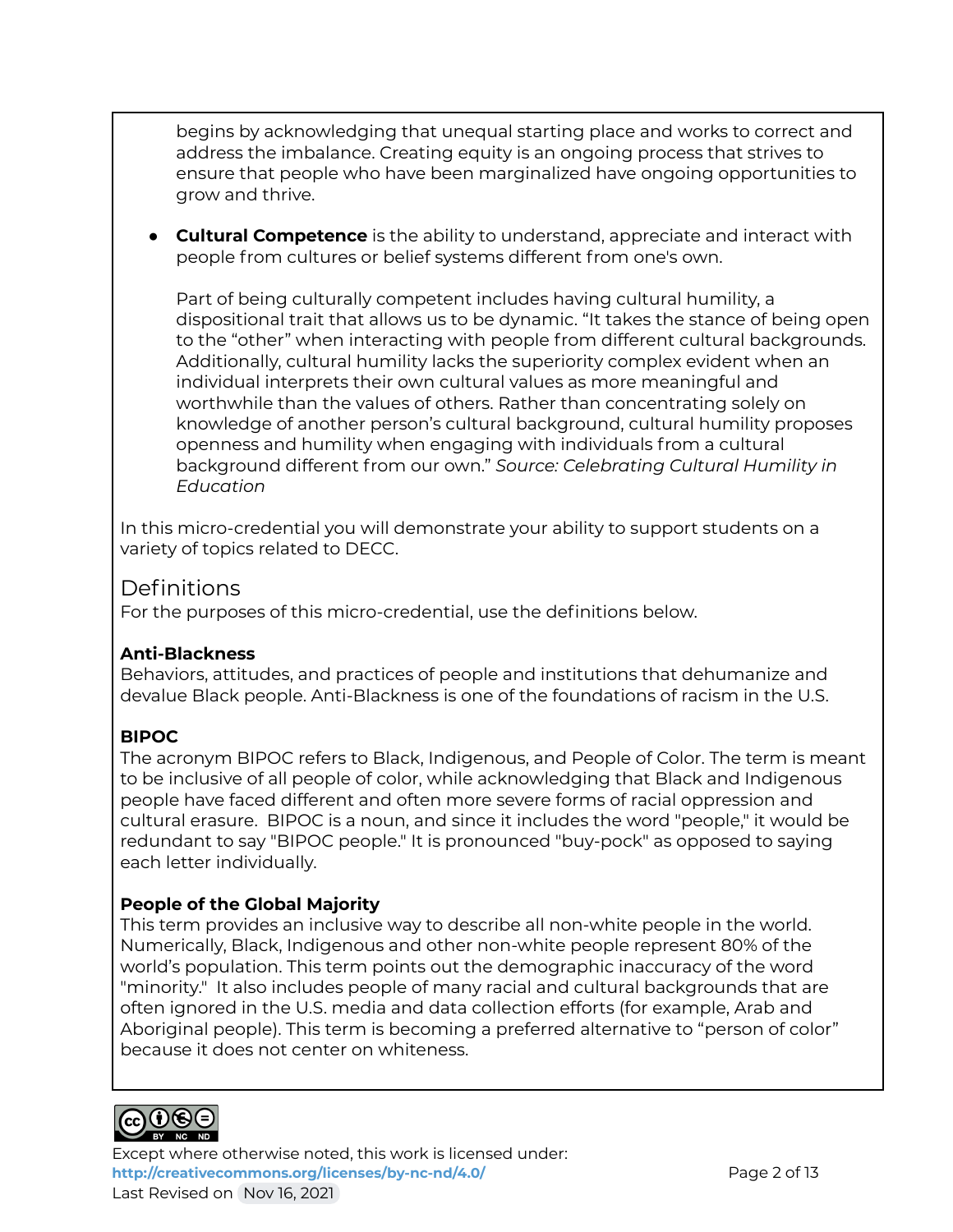#### **Racialization**

The concept of race is a social construct that was created by humans. Racialization is the political process of assigning racial identities to people who did not originally identify as such. The result often leads to differential and/or unequal treatment of people in different racialized groups.

#### **White People**

A racialized identity that refers to people of European ancestry or origin. *Source: Wikipedia - https:/ [en.wikipedia.org/wiki/White\\_people](https://en.wikipedia.org/wiki/White_people)*

#### **Whiteness**

Whiteness and white racialized identity refers to the way that white people, along with their customs, culture, and beliefs, is considered the standard by which all other groups are compared. Whiteness is also at the core of understanding race in the United States. Whiteness and the normalization of white racial identity throughout U.S. history have created a culture where non-white people are seen as inferior or abnormal. Those who identify as white rarely have to think about their racial identity because they live within a culture where whiteness has been normalized.

Source: <https://nmaahc.si.edu/learn/talking-about-race/topics/whiteness>

#### **White Supremacy**

As an ideology, white supremacy purports that white people are superior to non-white people. This fallacy is rooted in the same scientific racism and pseudo-science used to justify slavery, imperialism, colonialism, and genocide at various times throughout history. White supremacist ideologies and their followers continue to perpetuate the myth of white racial superiority.

#### **White Supremacy Culture**

White supremacy culture refers to the dominant, unquestioned standards of behavior and ways of functioning embodied by the vast majority of institutions in the United States. These standards may be seen as mainstream, dominant cultural practices; however, they have evolved from the United States' history of White supremacy. In many ways, it is indistinguishable from what we might call U.S. culture or norms—for example, a focus on individuals over groups, an emphasis on the written word as the authoritative form of communication, or the fear of open conflict. But White supremacy culture operates in even more subtle ways, by actually defining what "normal" is – and likewise, what "professional," "effective," or even "good" is. In turn, white supremacy culture also defines what is not good, "at risk," or "unsustainable." White supremacy culture values some ways of thinking, behaving, deciding, and knowing—ways that are more familiar and come more naturally to those from a white, western tradition—while devaluing or rendering invisible other ways.

Source: Racial Equity Tools - Glossary accessed via <https://www.racialequitytools.org/glossary>



Except where otherwise noted, this work is licensed under: <http://creativecommons.org/licenses/by-nc-nd/4.0/><br>
Page 3 of 13 Last Revised on Nov 16, 2021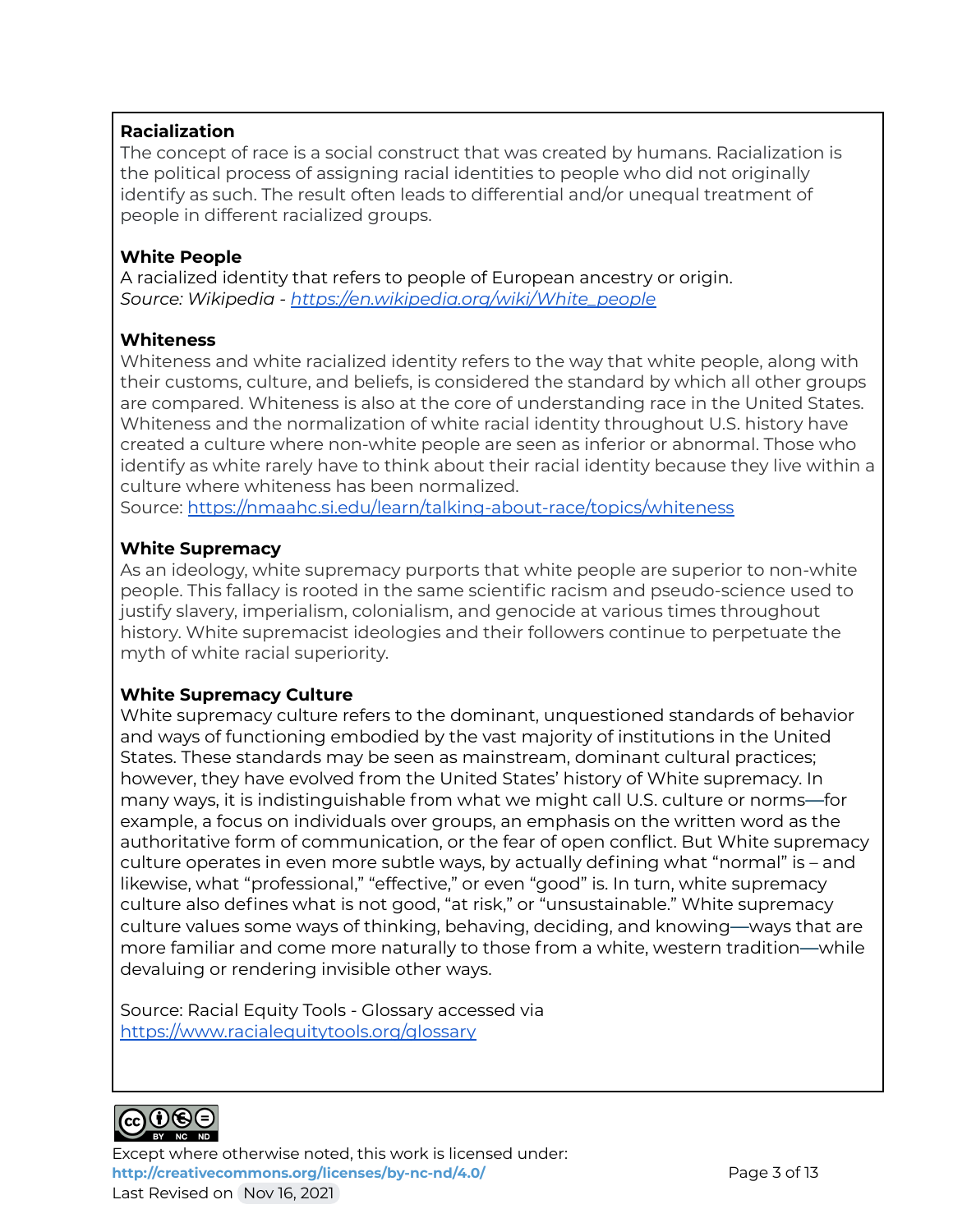## Historical Context

The history of education in the United States begins in early colonial America. In the early 1600s, schools focused on educating the children of wealthy white landowners, largely boys. During that time, boys were expected to gain the academic, moral and religious training needed to lead a young democracy.

While today, all children have access to schools, inequities within our nation's educational systems have disproportionately impacted students of color, students with disabilities and girls in the United States. A few highlights:

### **1700s**

As early as 1740, laws explicitly prohibited **African Americans** from learning to read and write.

In colonial America, white girls could attend town schools only during the summer months when boys were not there or on days that boys did not attend. This greatly influenced how much a girl could learn. In this era, education for children was prohibited or varied depending on the local laws of their community.

### **1800s**

Following the Civil War, the introduction of Jim Crow laws (1877–1960s) created an unequal educational system and unequal schools that were small in number, often did not meet standards, and were under constant threat of closing as funds were often diverted to schools that served white students.

**Indian boarding schools.** From the late 1800s to the mid-1900s, the U.S. government established these schools to force Indigenous children to assimilate into Euro-American culture. This forced cultural assimilation meant Indigenous children would lose all connection to their culture and often access to their families. They were forbidden from speaking their native languages, wearing traditional clothing, hairstyles and more. These schools were violent and provided poor care to children. Some academics estimate that more than 40,000 Indigenous children died in these schools. Source: Reuters:

https://www.reuters.com/world/us/native-americans-decry-unmarked-graves-untold-his tory-boarding-schools-2021-06-22/

**Chinese children** were barred from attending schools in San Francisco, California in the mid-1800s. "Tape v. Hurley (1885) is one the most important civil rights decisions that you've likely never heard of. The parents of American-born Mamie Tape successfully challenged a principal's refusal to enroll their daughter and other children of Chinese heritage into the Spring Valley Primary School in San Francisco, California, seven decades before the landmark U.S. Supreme Court case [Brown](https://chroniclingamerica.loc.gov/lccn/sn88063132/1954-05-17/ed-1/seq-1/#date1=05%2F17%2F1954&index=13&rows=20&searchType=advanced&language=&sequence=0&words=School+school+schools+SEGREGATION+segregation&proxdistance=5&date2=05%2F19%2F1954&ortext=&proxtext=&phrasetext=&andtext=school+segregation+&dateFilterType=range&page=1&loclr=blogser) v. Board of [Education.](https://chroniclingamerica.loc.gov/lccn/sn88063132/1954-05-17/ed-1/seq-1/#date1=05%2F17%2F1954&index=13&rows=20&searchType=advanced&language=&sequence=0&words=School+school+schools+SEGREGATION+segregation&proxdistance=5&date2=05%2F19%2F1954&ortext=&proxtext=&phrasetext=&andtext=school+segregation+&dateFilterType=range&page=1&loclr=blogser)Source: Library of Congress:

https://blogs.loc.gov/headlinesandheroes/2021/05/before-brown-v-education-there-wastape-v-hurley/



Except where otherwise noted, this work is licensed under: **<http://creativecommons.org/licenses/by-nc-nd/4.0/>** Page 4 of 13 Last Revised on Nov 16, 2021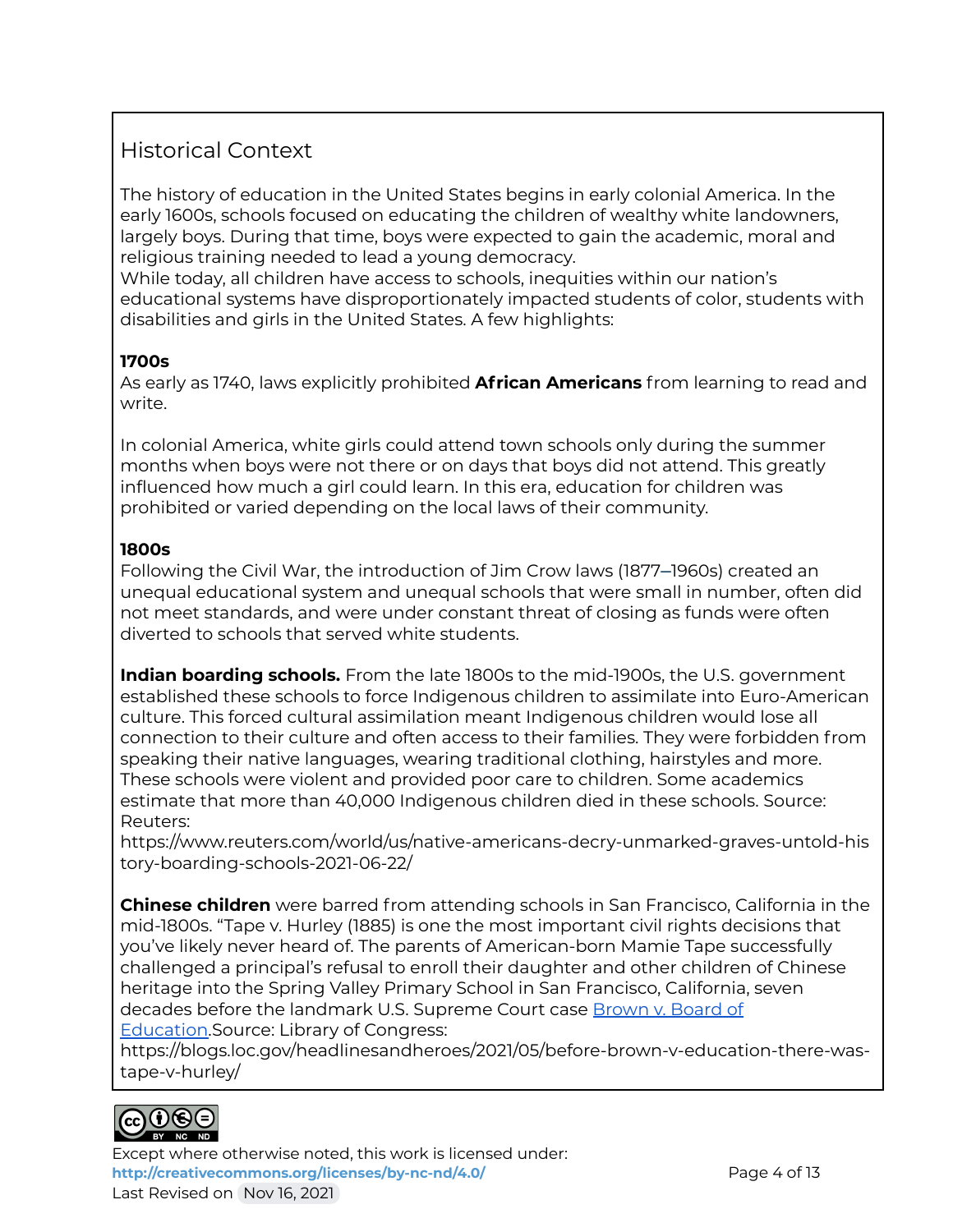**Mexican American children** were also barred from attending "Whites only" schools from the late 1800s–mid 1900s in the southwestern U.S. Mexican-American families sued local school districts for discrimination long before the historic *Brown v. Board of Education* case in 1954.

#### **1900s**

In 1954, the U.S. Supreme Court ruled in the landmark *Brown v. Board of Education* case that discrimination in public education was prohibited. In the nearly 70 years since then, U.S. schools are reportedly now more segregated than ever.

In 1975, Congress enacted The Education for All Handicapped Children Act of 1975—a law that allowed all students with disabilities access to public education in the U.S. Prior to this law, students with disabilities had a history of being excluded or marginalized in public education. This legal history dates back to 1893. It was common for students to be placed in separate schools or in separate classrooms, away from their peers. It is widely believed that the *Brown v. Board* case led the way to an understanding that all children—regardless of race, gender or disability—have a right to a public education. Learn more: https://sites.ed.gov/idea/IDEA-History

## How Historical Inequities are Woven into Student Learning

Historical inequities impact student learning in a variety of ways. After decades and centuries, the impact of the inequities highlighted above are still evident. Across many communities and classrooms, we see school board policies, course topics, curriculum, and teaching methods that continue to center the white experience in the U.S. It's resulted in a minimal understanding and near erasure of the contributions that people of color and their cultures have made to the country's collective knowledge. The history of racism, including historical inequities in education, is seldom taught to teachers (in teacher training programs) or to students. This impacts our ability to effectively teach students with racial, cultural and other social identities that might be different from our own. **For example:**

- The most celebrated and referenced mathematicians taught in U.S. public schools are white males, among them, Sir Isaac Newton, Euclid, and Pythagoras. This is done despite the influence and contributions that people of color and cultures have made to mathematics (e.g., Babylonia, Egypt, Arab-Islamic, Chinese, and the Mutapa Empire in Southern Africa) .
- When considering literary classics, Greek and Roman literature are often cited as the exemplars. This practice ignores the literary works of other ancient and Indigenous people, like those in Asia and Africa. This can lead students of color to conclude that those who share the same culture had little or nothing to contribute to literature, while white students might have an inflated sense of dominance in this field.
- While more than 50% of U.S. public school children are students of color, just 22% of all children's books published in 2019 featured one of them as a main character or protagonist in the story. White students, on the other hand, continue to be the primary characters in children's books (50%) followed by animals (27%).

#### $NC$  ND

Except where otherwise noted, this work is licensed under: <http://creativecommons.org/licenses/by-nc-nd/4.0/> **Page 5 of 13** Last Revised on Nov 16, 2021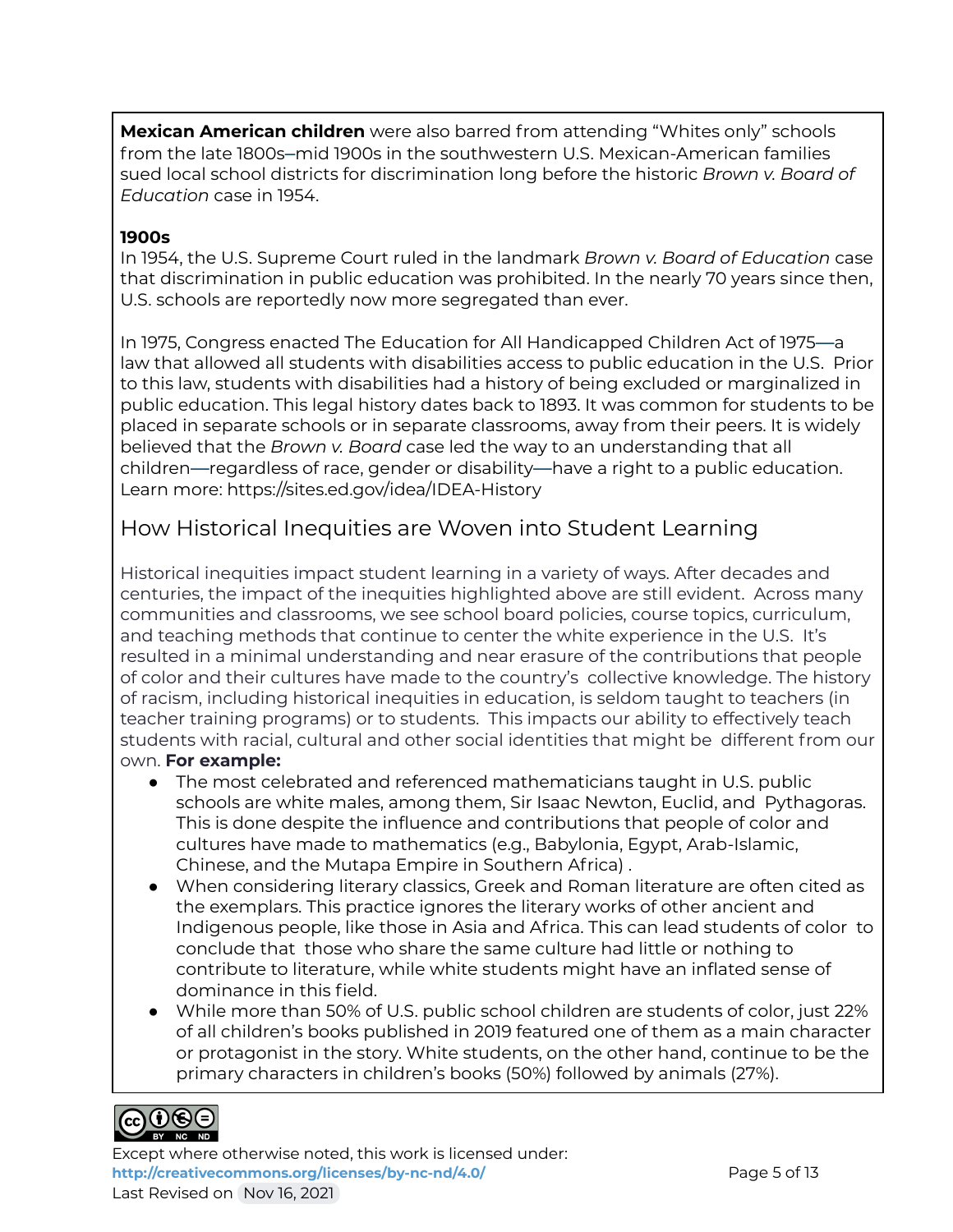These points illustrate how historical inequities and the normalization of white culture continue to dominate educational experiences for all U.S. students well into the 21st century.

## Laws & Legislation

Federal, state and local laws can serve as primary ways to uphold inequity in education. What follows are highlights from the Learning for Justice timeline for school integration from 1849–1973. For the full timeline, please see the Resources section.

- **1849** The Massachusetts Supreme Court rules that segregated schools are permissible under the state's constitution. (*Roberts v. City of Boston*) The U.S. Supreme Court will later use this case to support the "separate but equal" doctrine.
- **1899:** The Supreme Court allows a state to levy taxes on both Black and white citizens while providing a public school for white children only. (*Cumming v. Richmond County Board of Education*)
- **1927:** The Supreme Court finds that states possess the right to define a Chinese student as non-white for the purpose of segregating public schools. (*Gong Lum v. Rice*)
- **1940:** 30% of Americans 40% of Northerners and 2% of Southerners believe that whites and Blacks should attend the same schools.
- **1954:** The U.S. Supreme Court rules that discrimination in public school is prohibited in the landmark *Brown v. Board of Education* case.
- **1959:** Prince Edward County, Va., officials close their public schools rather than integrate them. White students attend private academies; Black students do not head back to class until 1963, when the Ford Foundation funds private Black schools. The Supreme Court orders the county to reopen its schools on a desegregated basis in 1964.
- **1973:** Section 504 of the Rehabilitation Act is passed, prohibiting schools from discriminating against students with mental or physical impairments.
	- The Supreme Court also finds that the Denver School Board intentionally segregated Mexican American and Black students from white students. (Keyes v. School District No. 1, Denver, Colorado)
	- The Supreme Court also rules that education is not a "fundamental right" and that the constitution does not require equal education expenditures within a state. (San Antonio Independent School District v. Rodriguez) The ruling has the effect of locking students of



Except where otherwise noted, this work is licensed under: **<http://creativecommons.org/licenses/by-nc-nd/4.0/>** Page 6 of 13 Last Revised on Nov 16, 2021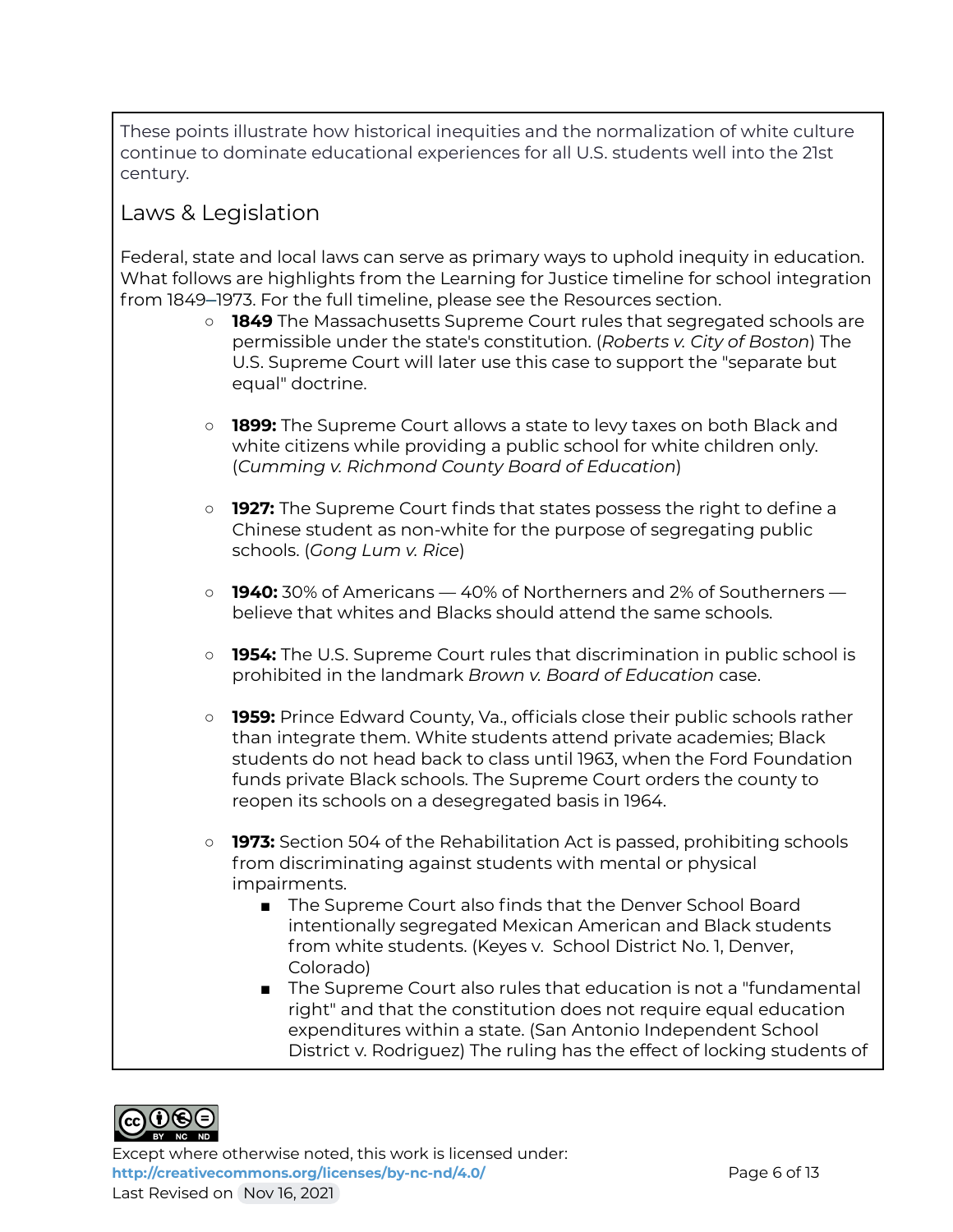color and poor children who live in low-income areas into inferior schools.

## Impact of inequities on student learning

- **Academic Achievement.** Students who don't have access to well-resourced schools, education supports, and lack culturally relevant curriculum and instruction suffer academically. What these students experience is often referred to as the "opportunity gap." It highlights the differences in outcomes for students with varying levels of educational opportunity.
- **● Student Personal Development.** A child's environment influences how they develop their racial and other social identities.Supportive environments that affirm, celebrate and uplift students benefit their personal development. Creating this positive environment is one step toward addressing the impact of historical inequities in education.
- **● White Supremacy Culture Also Affects White Kids.** When we grow up in a world where one race of people and their culture, values, appearance, habits, are considered "normal," we limit the ability of all children to see the inherent value of all people. White children can develop a limited view of the world and an inflated view of self. Children of color can see a larger reality, yet live in a world that refuses to embrace them.

## Tips For Talking About Inequity

Talking about historical inequities may make some people fearful or uncomfortable. To help you start these important conversations, review the four agreements outlined below. These agreements are meant to help foster a safe environment:

- 1. **Stay Engaged**—Listen for your conversation partners' benefit, not just for your own. Model the listening behaviors that you seek.
- 2. **Speak Your Truth**—Have the courage to share your experience/perspective and ask questions of your conversation partners that will encourage them to also share theirs.
- 3. **Experience Discomfort**—Searching out experiences/perspectives different from your own. Have the courage to fully engage in dialogue with your conversation partner.
- 4. **Expect/Accept Non-Closure**—Accept and acknowledge that you and your conversation partner may not agree or come to a final solution about the topic you discuss.

## What you can do when you feel triggered or attacked by these conversations

Discussing historical inequities can be challenging. As we have seen, a lot of U.S. history is taught and presented in ways that center the experiences of white Americans and



Except where otherwise noted, this work is licensed under: <http://creativecommons.org/licenses/by-nc-nd/4.0/> **Page 7 of 13** Last Revised on Nov 16, 2021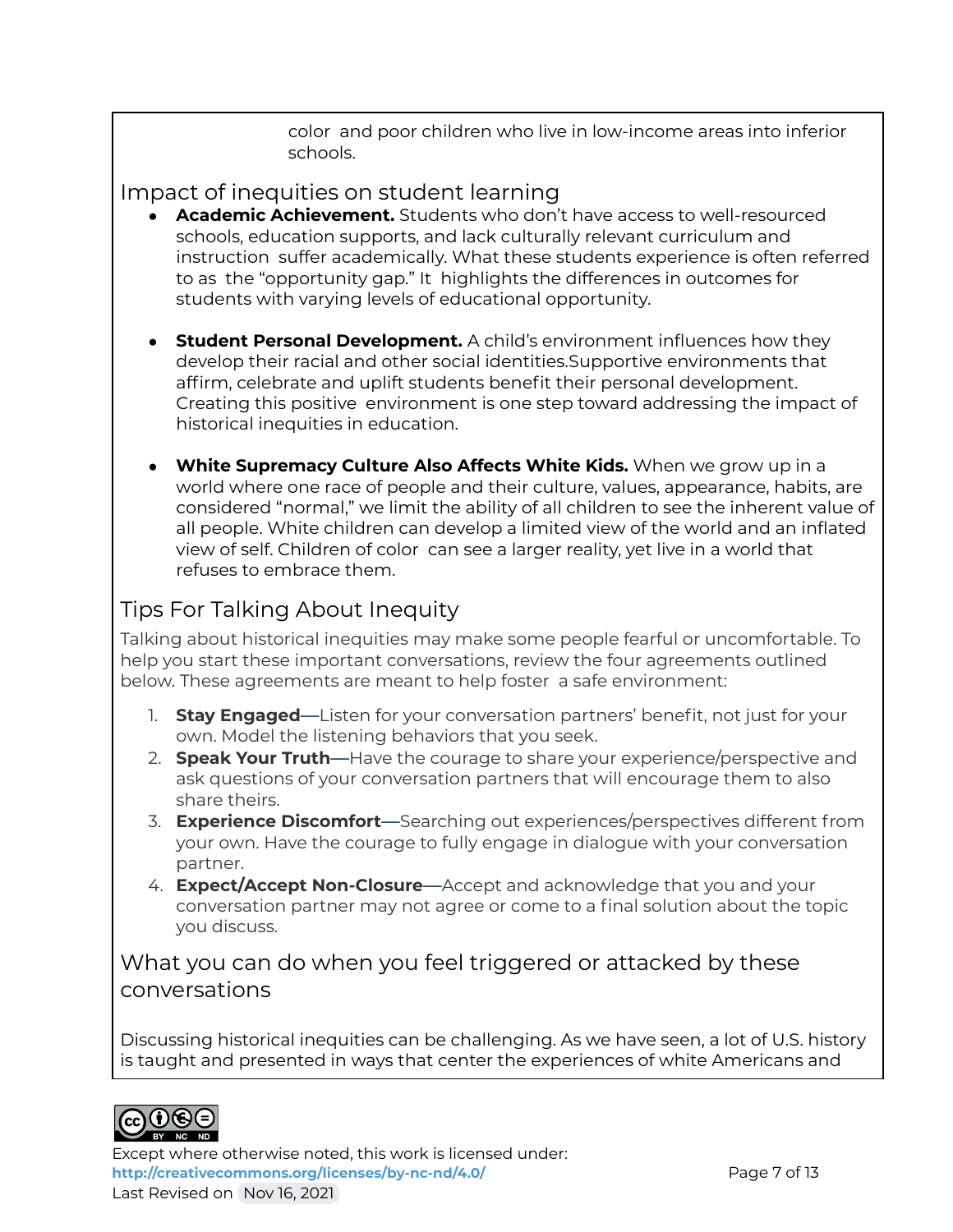largely neglects the experiences of people of color. If you feel triggered when having these conversations, consider these three actions:

- 1. **Pause, and take 2–3 deep breaths.** This will help to calm your senses.
- 2. **Don't try to "win." Try to understand another's viewpoint.** Many conversations become heated when we try to convince someone that their way is wrong and our way is right. More effective communication can happen when we try to understand perspectives that may be different from our own.
- 3. **Ask for a new time to continue the conversation.** Sometimes our emotions run high, and we're no longer in the best emotional space to authentically engage with another person. It's completely ok to say, *"This conversation is important to me, but I'd like to continue it at another time. What's a good day for us to pick up from here?"*

## Supporting Rationale and Research

Williams, J. W. (2020, July 3). *Let's Clarify the Meaning of Equity*. Project 2043. <https://project2043.com/lets-clarify-the-meaning-of-equity/>

Picara, N. P. [YouTube TEDx]. (2019, May 3). *Dismantling White Supremacy in Education - Noelle Picara* [Video]. YouTube. <https://youtu.be/L80Zed1wMzc>

Truss, J. T. (2019, July 18). *What Happened When My School Started to Dismantle White Supremacy Culture*. Education Week.

[https://www.edweek.org/leadership/opinion-what-happened-when-my-school-star](https://www.edweek.org/leadership/opinion-what-happened-when-my-school-started-to-dismantle-white-supremacy-culture/2019/07) [ted-to-dismantle-white-supremacy-culture/2019/07](https://www.edweek.org/leadership/opinion-what-happened-when-my-school-started-to-dismantle-white-supremacy-culture/2019/07)

Strauss, V. S. (2021, May 16). Breaking Up with Your Favorite Racist Childhood Classics Books. *Washington Post*.

[https://www.washingtonpost.com/education/2021/05/16/breaking-up-with-racist-ch](https://www.washingtonpost.com/education/2021/05/16/breaking-up-with-racist-childrens-books/) [ildrens-books/](https://www.washingtonpost.com/education/2021/05/16/breaking-up-with-racist-childrens-books/)

*Brown v. Board: Timeline of School Integration in the U.S.* Learning for Justice. [https://www.learningforjustice.org/magazine/spring-2004/brown-v-board-timeline](https://www.learningforjustice.org/magazine/spring-2004/brown-v-board-timeline-of-school-integration-in-the-us)[of-school-integration-in-the-us](https://www.learningforjustice.org/magazine/spring-2004/brown-v-board-timeline-of-school-integration-in-the-us)

Painter, N. P. (2015, June 20). What is whiteness? *The New York Times*. [https://www.nytimes.com/2015/06/21/opinion/sunday/what-is-whiteness.html?referr](https://www.nytimes.com/2015/06/21/opinion/sunday/what-is-whiteness.html?referrer=&_r=0)  $er=8$   $r=0$ 



Except where otherwise noted, this work is licensed under: <http://creativecommons.org/licenses/by-nc-nd/4.0/> **Page 8 of 13** Last Revised on Nov 16, 2021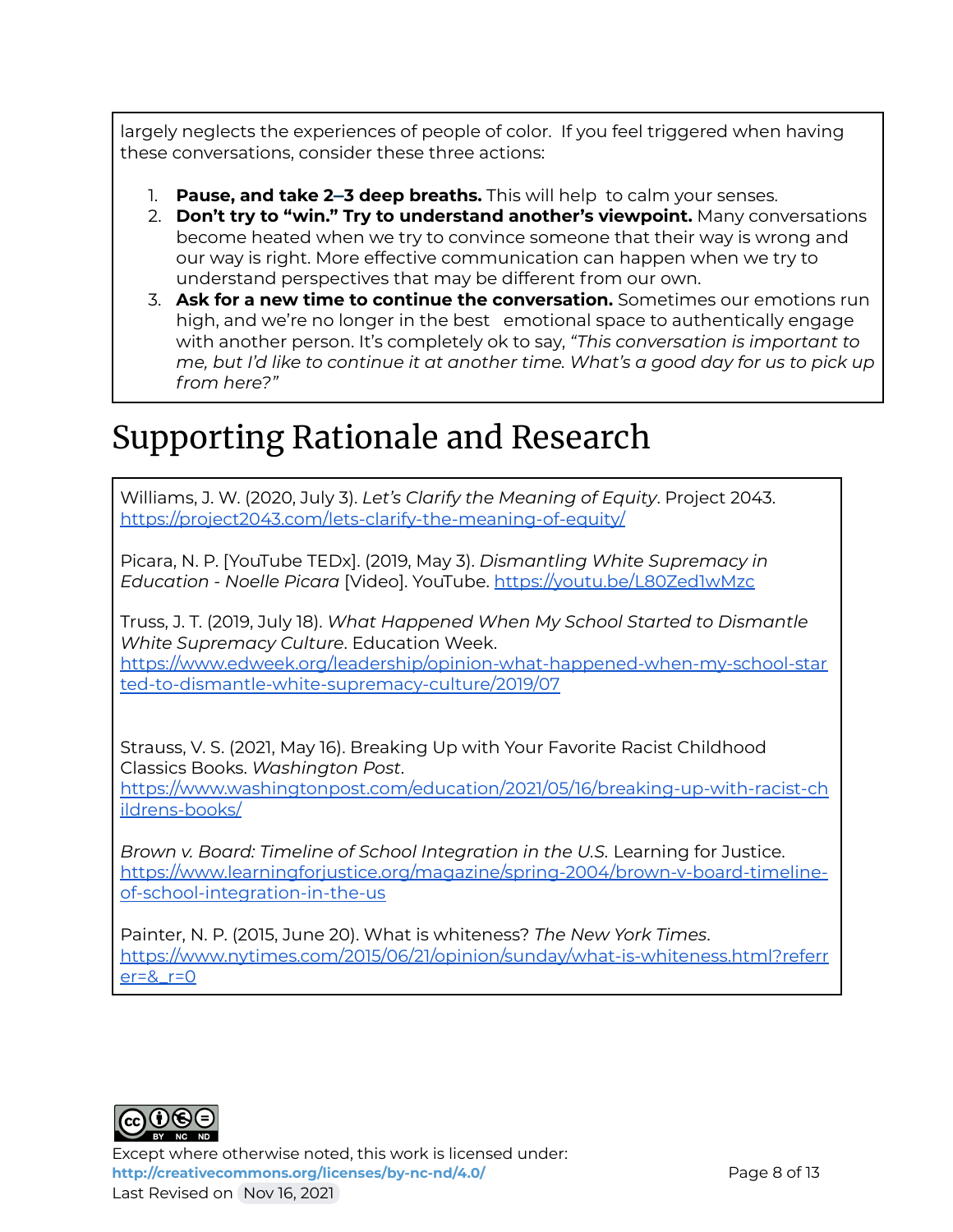## Resources

Let's Clarify the [Meaning](https://project2043.com/lets-clarify-the-meaning-of-equity/) of Equity

Opinion | What Is [Whiteness?](https://www.nytimes.com/2015/06/21/opinion/sunday/what-is-whiteness.html?referrer=&_r=0)

White [Supremacy](https://www.adl.org/resources/glossary-terms/white-supremacy) | Defining Extremism | ADL

white [supremacy](https://www.dismantlingracism.org/uploads/4/3/5/7/43579015/okun_-_white_sup_culture.pdf) culture

Native American History and Culture: Boarding Schools - [American](http://www.nativepartnership.org/site/PageServer?pagename=airc_hist_boardingschools#:~:text=The%20boarding%20school%20experience%20for,in%20the%20state%20of%20Washington.&text=Schools%20would%20quickly%20be%20able%20to%20assimilate%20Indian%20youth) Indian Relief

Council is now Northern Plains [Reservation](http://www.nativepartnership.org/site/PageServer?pagename=airc_hist_boardingschools#:~:text=The%20boarding%20school%20experience%20for,in%20the%20state%20of%20Washington.&text=Schools%20would%20quickly%20be%20able%20to%20assimilate%20Indian%20youth) Aid

How Dolls Helped Win Brown v. Board of [Education](https://www.history.com/news/brown-v-board-of-education-doll-experiment)

Miss Buchanan's Period of [Adjustment](https://www.pushkin.fm/episode/miss-buchanans-period-of-adjustment/) - Pushkin

White [supremacy](https://en.wikipedia.org/wiki/White_supremacy_in_U.S._school_curriculum) in U.S. school curriculum

White [Supremacy](https://www.learningforjustice.org/sites/default/files/2021-02/Teaching-Tolerance-Magazine-66-Spring-2021.pdf) in Education

An Updated Look at Diversity in [Children's](https://www.slj.com/?detailStory=an-updated-look-at-diversity-in-childrens-books) Books

white [supremacy](https://www.dismantlingracism.org/uploads/4/3/5/7/43579015/okun_-_white_sup_culture.pdf) culture

Two States. Eight [Textbooks.](https://www.nytimes.com/interactive/2020/01/12/us/texas-vs-california-history-textbooks.html) Two American Stories.

Contact & FAQs — People of the Global Majority Outdoor in the [Outdoors,](https://www.pgmone.org/contact#:~:text=support%20my%20registration%3F-,What%20does%20%22people%20of%20the%20global%20majority%22%20mean%3F,80%25%20of%20the%20world) Nature

and [Environment](https://www.pgmone.org/contact#:~:text=support%20my%20registration%3F-,What%20does%20%22people%20of%20the%20global%20majority%22%20mean%3F,80%25%20of%20the%20world) .

I'm [Embracing](https://regenerative.medium.com/im-embracing-the-term-people-of-the-global-majority-abd1c1251241) the Term 'People of the Global Majority'

The world is not white | Commentary | [rutlandherald.com](https://www.rutlandherald.com/opinion/commentary/the-world-is-not-white/article_61fd63e1-d401-5af7-9642-e9b52557c7ed.html)

Unequal [Opportunity:](https://www.brookings.edu/articles/unequal-opportunity-race-and-education/) Race and Education (The Brookings Institute)

Black and Latino Students Shut out of Advanced Coursework [Opportunities](https://edtrust.org/press-release/black-and-latino-students-shut-out-of-advanced-coursework-opportunities/) [\(Education](https://edtrust.org/press-release/black-and-latino-students-shut-out-of-advanced-coursework-opportunities/) Trust)

Brown v. Board: Timeline of School [Integration](https://www.learningforjustice.org/magazine/spring-2004/brown-v-board-timeline-of-school-integration-in-the-us) in the US (Learning for Justice)

## Submission Guidelines & Evaluation Criteria

*To earn the micro-credential, you must receive a passing score in Parts 1 and 3, and be proficient for all components in Part 2.*

## Part 1. Overview Questions (Provides Context)

## **(300–500 words)**

*Please use the suggested word count as a guide to answer the following contextual questions. This will help our assessor understand your current context for working on this micro-credential.*



Except where otherwise noted, this work is licensed under: <http://creativecommons.org/licenses/by-nc-nd/4.0/><br>
Page 9 of 13 Last Revised on Nov 16, 2021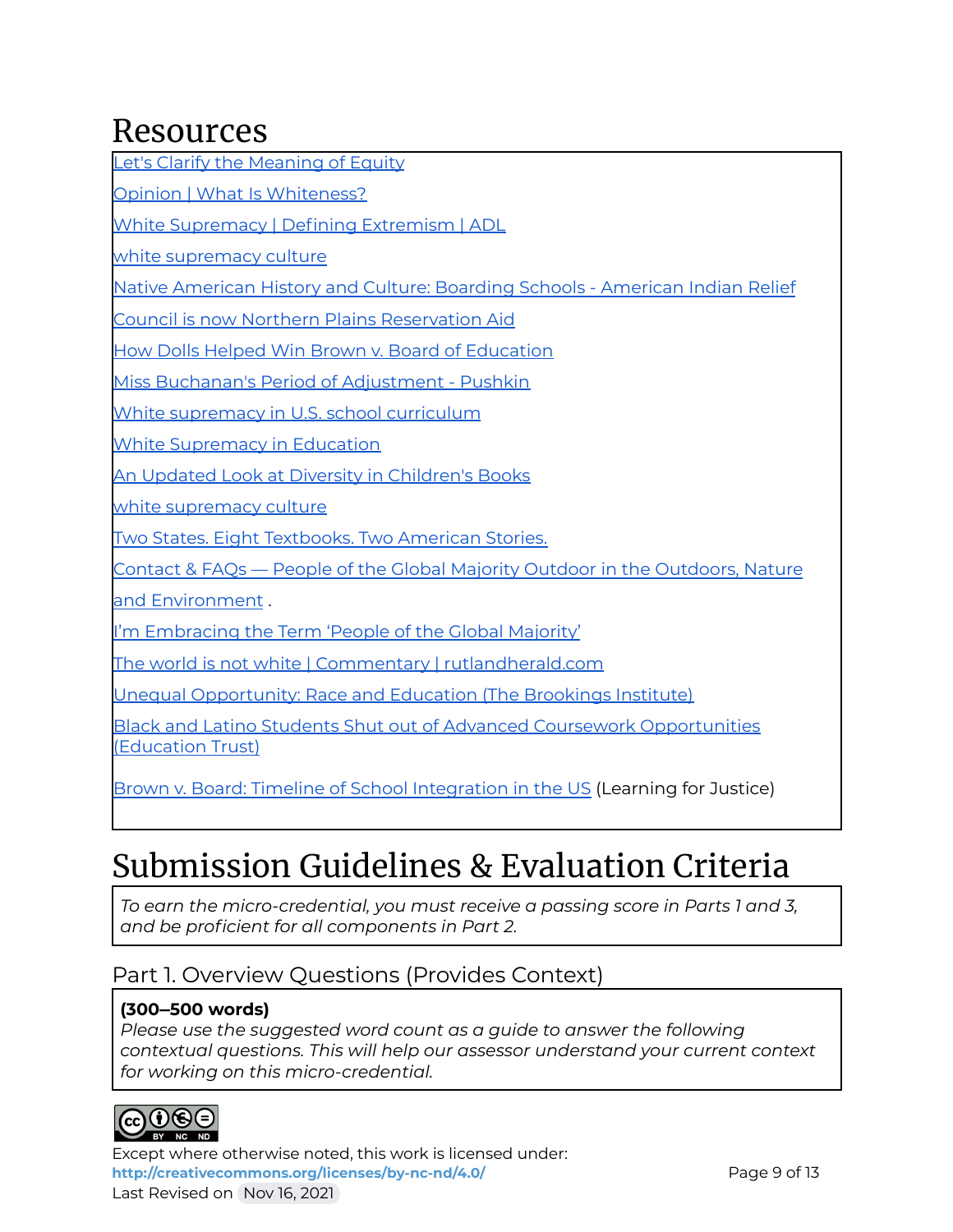*Please do not include any information that will make you identifiable to your reviewers*.

- 1. What is the setting in which you teach (rural, urban etc.)? What grade levels & subject(s) do you teach? Describe the school culture/climate as it relates to inequities (racial, ethnic, etc.)?
- 2. Reflect on your school and community. How can historical inequities still have an impact on your students and school community?
- 3. What do you hope to learn by completing this micro-credential?
- 4. What is the desired outcome for your students after completing this micro-credential?

**Passing:** All questions are answered thoroughly and thoughtfully. The response includes a full description of school culture and classroom demographics. The educator reflects on current practice, identifies what they hope to gain, and student outcomes.

## Part 2. Work Examples/Artifacts/Evidence

To earn this micro-credential, please submit the following: three articles as evidence of your learning.

*\*Please do not include any information that will make you or your students identifiable to your reviewers.*

## **Artifact 1: Sharable Artifact**

Design a brochure or infographic that includes:

- A timeline of historical inequities that affect your students.
- How historical inequities are being replicated or perpetuated in your class or school.
- Changes you and/or your school can adopt to promote an inclusive environment.

### **Artifact 2: Routine**

Plan and implement a short daily or weekly opening activity or daily routine that will create an equitable and culturally sensitive learning environment—and disrupts the perpetuation of historical inequities.

### **Artifact 3: Resources and Plan**

1. Curate and organize a list of 10–15 resources that include links to lessons, videos, books, quotes and other resources. You can use them in your classroom to create a more inclusive learning environment. Be sure to address a variety of topics (e.g., race, gender, sexual orientation, ESL, disability, and special education)



Except where otherwise noted, this work is licensed under: <http://creativecommons.org/licenses/by-nc-nd/4.0/><br>
Page 10 of 13 Last Revised on Nov 16, 2021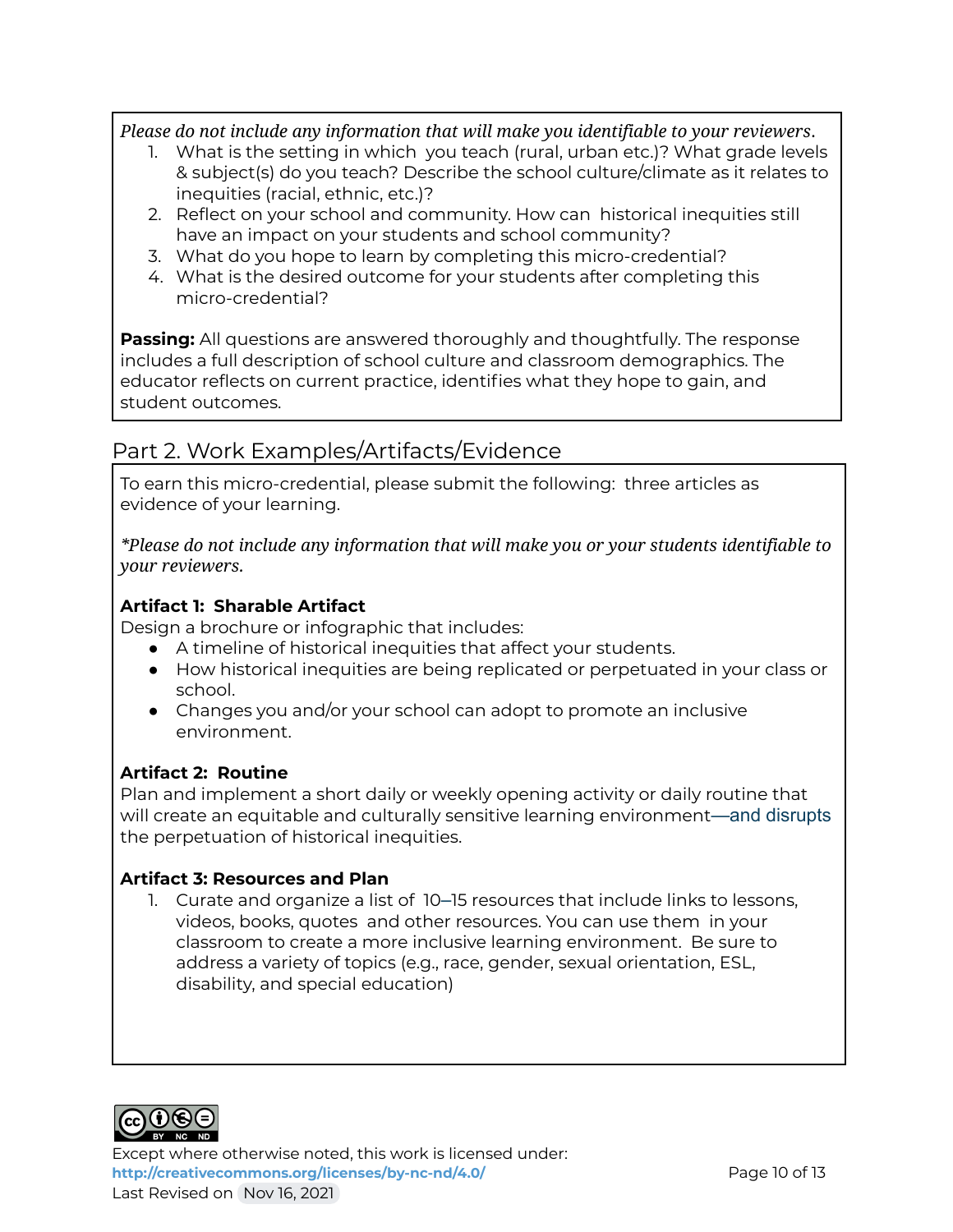| <b>Resource Title &amp;</b><br><b>Description</b> | <b>Link</b> | How will you use this? |
|---------------------------------------------------|-------------|------------------------|
|                                                   |             |                        |
|                                                   |             |                        |
|                                                   |             |                        |
|                                                   |             |                        |

- 2. Create a plan to use 5–10 of these resources over time. For each activity, your plan should include:
	- a. Intended outcome
	- b. Timeframe
	- c. Materials
	- d. Description of activity

#### Part 2. Rubric

|                                                          | <b>Proficient</b>                                                                                                                                                                                                                                                                                             | <b>Basic</b>                                                                                                                                                                                    | <b>Developing</b>                                                                                                                                                  |
|----------------------------------------------------------|---------------------------------------------------------------------------------------------------------------------------------------------------------------------------------------------------------------------------------------------------------------------------------------------------------------|-------------------------------------------------------------------------------------------------------------------------------------------------------------------------------------------------|--------------------------------------------------------------------------------------------------------------------------------------------------------------------|
| <b>Artifact 1:</b><br><b>Sharable</b><br><b>Artifact</b> | The infographic or<br>brochure includes<br>multiple data<br>points that can be<br>shared with others<br>in education.<br>The source for the<br>data is cited.<br>It also includes<br>timelines of the<br>historical<br>inequities in<br>education and<br>describes current<br>impacts on public<br>education. | The infographic or<br>brochure includes<br>only a few data<br>points and sources<br>are not cited.<br>Timeline lists<br>inequities but<br>doesn't include the<br>impact of student<br>learning. | Data is not<br>connected to<br>historical inequities.<br>Data is not cited.<br>Timelines are<br>missing or incorrect.<br>Impact on student<br>learning is missing. |
| <b>Artifact 2:</b><br><b>Routine</b>                     | Daily routine<br>includes:<br>-Input from the<br>students                                                                                                                                                                                                                                                     | Input from the<br>students may be<br>missing.                                                                                                                                                   | Input from the<br>students may be<br>missing.                                                                                                                      |



Except where otherwise noted, this work is licensed under: <http://creativecommons.org/licenses/by-nc-nd/4.0/><br>
Page 11 of 13 Last Revised on Nov 16, 2021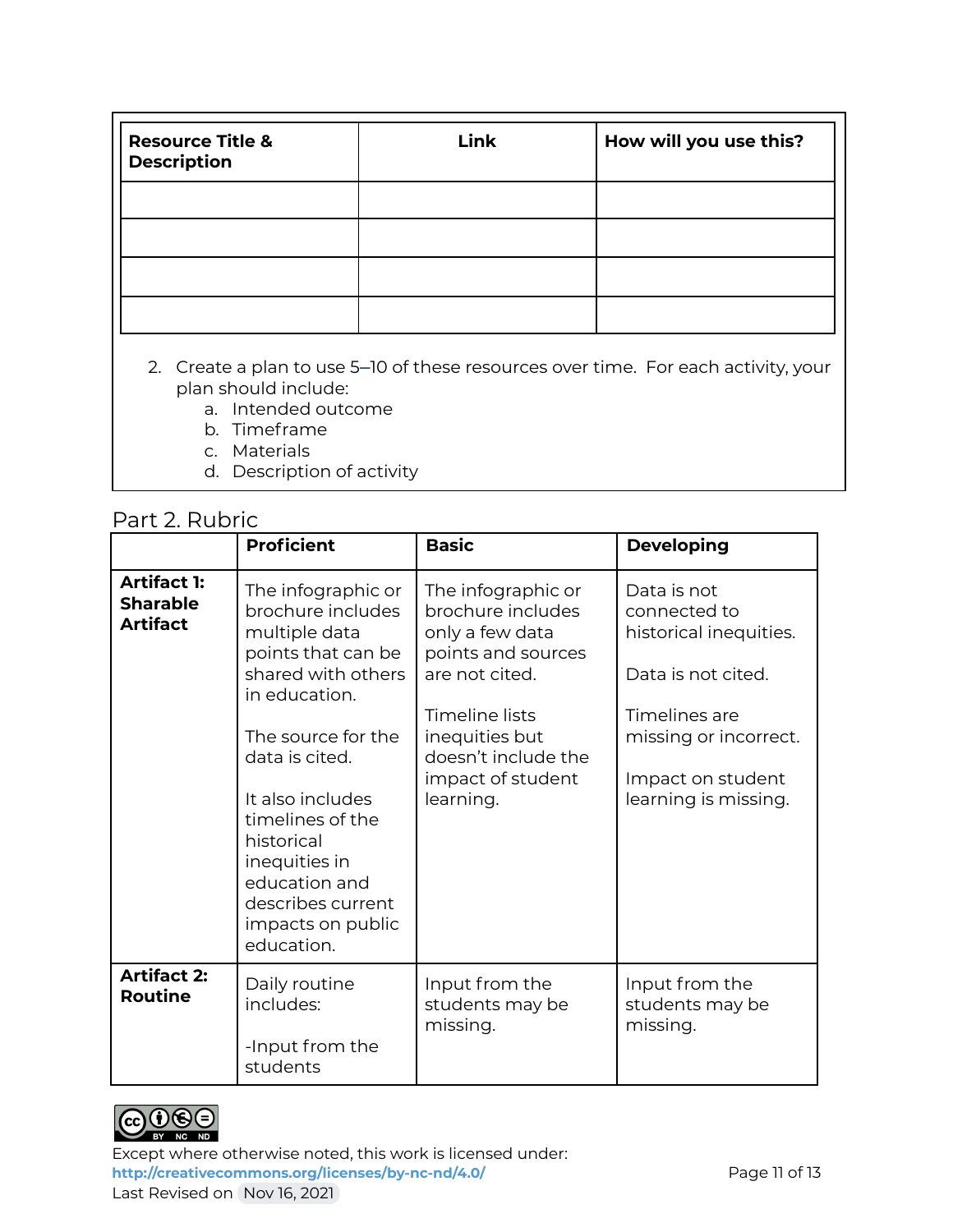|                                                    | -Norms and<br>expectations<br>-It also promotes<br>equity and uses a<br>culturally<br>responsive<br>approach to<br>teaching and<br>learning.                                                                                                                                                                                    | Norms and<br>expectations may be<br>missing.<br>Promotes equity<br>and/or utilizes a<br>culturally responsive<br>approach to teaching<br>and learning.                                                                                                                                                                                            | Norms and<br>expectations may be<br>missing.<br>Does not promote<br>equity and/or use a<br>culturally responsive<br>approach to teaching<br>and learning.                                                                                                                                                                                                                  |
|----------------------------------------------------|---------------------------------------------------------------------------------------------------------------------------------------------------------------------------------------------------------------------------------------------------------------------------------------------------------------------------------|---------------------------------------------------------------------------------------------------------------------------------------------------------------------------------------------------------------------------------------------------------------------------------------------------------------------------------------------------|----------------------------------------------------------------------------------------------------------------------------------------------------------------------------------------------------------------------------------------------------------------------------------------------------------------------------------------------------------------------------|
| <b>Artifact 3:</b><br><b>Resources</b><br>and Plan | 10–15 quality<br>resources were<br>included and<br>contained the<br>following:<br>-Title<br>-Description<br>-Link<br>-Description of<br>how you can use<br>Resources include<br>a variety of topics<br>Plan includes 5-10<br>activities.<br>Each activity<br>includes:<br>-Outcomes<br>-Timeframe<br>-Materials<br>-Description | Less than 10<br>resources<br>Resource list is<br>missing some of the<br>following:<br>-Title<br>-Description<br>-Link<br>-Description of how<br>you can use<br>Only one or two<br>topics are covered in<br>the resources.<br>Activities are missing<br>some or all of these<br>elements:<br>-Outcomes<br>-Timeframe<br>-Materials<br>-Description | Less than five<br>resources<br>Resource list is<br>missing most of the<br>following:<br>-Title<br>-Description<br>-Link<br>-Description of how<br>you can use<br>Only one topic is<br>covered in the<br>resources<br>Plan is missing<br>activities and or<br>Activities are missing<br>most of these<br>elements:<br>-Outcomes<br>-Timeframe<br>-Materials<br>-Description |

## Part 3 Reflection

## **(400–500) words**

Use the word count as a guide to write a personal reflection about your work on this micro-credential. For tips on writing a good reflection review the following resource: How Do I Write a Good Personal [Reflection?](https://isthismystory.com/learning/how-do-i-write-a-good-personal-reflection/)



Except where otherwise noted, this work is licensed under: <http://creativecommons.org/licenses/by-nc-nd/4.0/><br>
Page 12 of 13 Last Revised on Nov 16, 2021